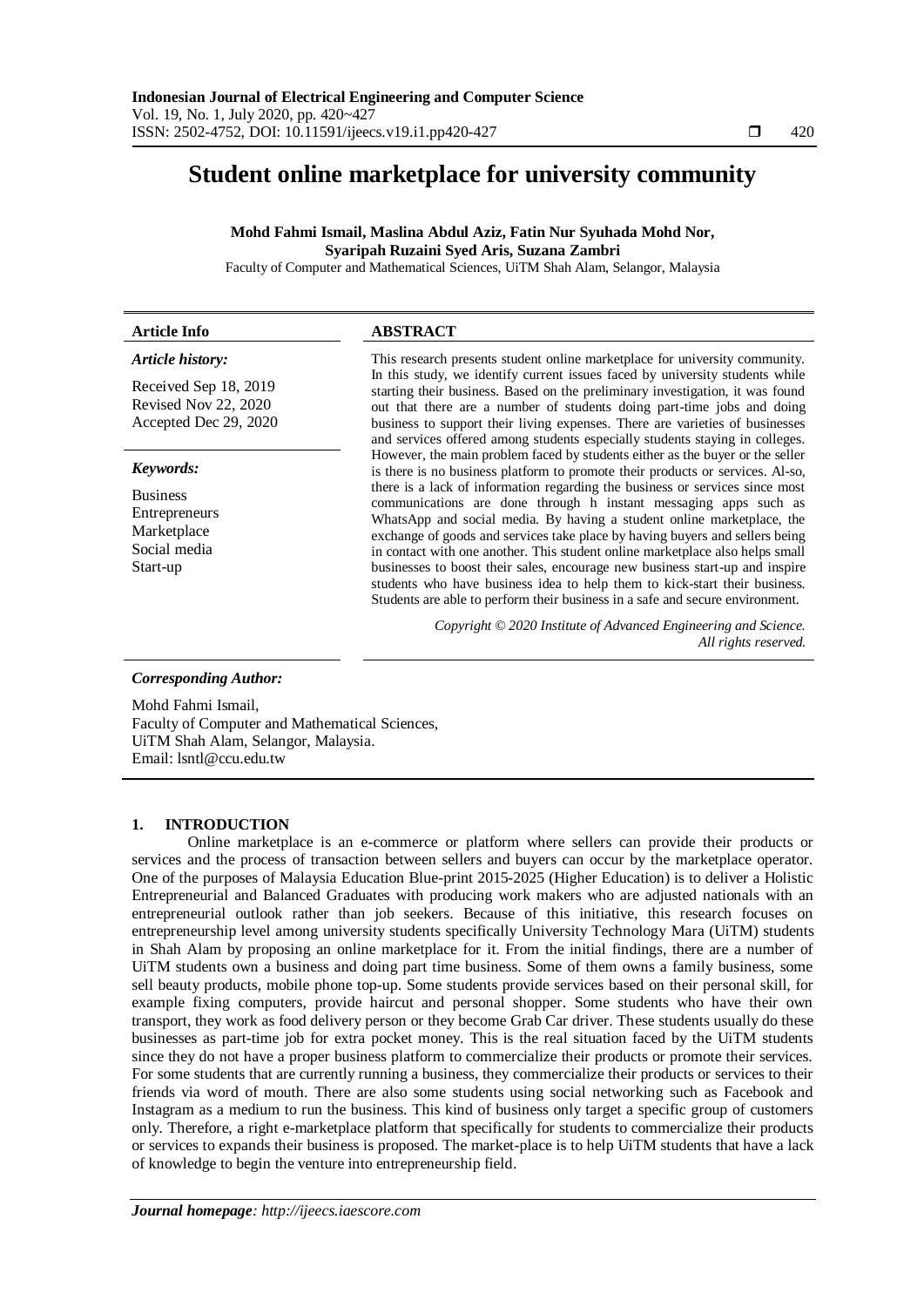An online marketplace is a sort of electronic business site where products or ser-vices is given by various third parties. All transaction that happened in online marketplace was processes by the marketplace operator. Online marketplaces are the essential sort of multi-channel e-commerce; it also can be an approach smooth the production process. With buyers on one side, and third-party merchants on the other, online marketplaces are a two-sided platform of substantial economic importance [1]. Online marketplace cannot be formed without trust from buyers and sellers. Buyers need to trust that sellers are precisely portraying products or services, and satisfying transactions as guaranteed [2]. The attitudes and intentions towards using online shopping in Malaysia is still low but increasing year by year. This is proven by the study done by MCMC that e-commerce users have increased to 48.8% in 2017 compared 35.3% in previous year [3]. Consumers in Malaysia prefer to go the physical stores, lack of confidence and skills, as well as security and privacy concern. Therefore, it is undeniable that there are some substitution effects between physical and virtual markets among users [4].

## **1.1. Online marketplace business model**

Business model is a method of doing business where company can apply to generate revenue to sustain itself. Business model comes from a subset of a business plan and business case. Business model is a term that only comes into the management literature recently but increasingly attracting attention within research on e-business [5]. A business model is vital to a firm as a result of its directly relevant to the company's market looks such as products and services, potential customers, and sales channel. The business model tells a logical story explaining who your customers are, what they value, and how you'll make money providing them that value [6]. present a list of business model components including customer value, scope, price, revenue sources, connected activities, implementation, capabilities, and sustainability [5]. There are three main components include in online marketplace business model such as value proposition, valuegenerating or adding process, and value appropriation. The value proposition is referring to the utility that customers can get from the information, products, and services [7]. The value-generating or adding process refers to the transformation method that takes place inside online marketplace as they take less valuable offer inputs and switch them into additional valuable offer outputs. The value appropriation refers to the business model itself that can retain from collaborating at a selected stage within the supply chain. There is no single comprehensive taxonomy for e-business model classification. However, the propose e-business model proposed comply with different models with eight categories: brokerage, advertising, infomediary, merchant, affiliate, community, subscription, and utility [8].

## **1.2. Features commonly applied in online marketplace**

The analysis study is comparing some functionalities of few marketplaces. The functionalities of marketplaces were identified in order to describe variations in the features of the existing marketplace in terms of ease of use and compatibility with the technology [9]. These features as shown in Table 1.

| Features                | Description                                                                                                                                                                                                                                |
|-------------------------|--------------------------------------------------------------------------------------------------------------------------------------------------------------------------------------------------------------------------------------------|
| Account                 | This feature is including the registration and also login account of marketplace. Sometimes users use their social                                                                                                                         |
| Administration          | networking accounts such Facebook to register.                                                                                                                                                                                             |
| Categorization and      | Product categorization in marketplace is very important and the search feature is used within the category                                                                                                                                 |
| Search                  | parameter.                                                                                                                                                                                                                                 |
| Company                 | The company profile should be updated and available for viewing. This will increase buyer's confidence level.                                                                                                                              |
| Information             | The company profile should also include information on user ratings, reviews or customer testimonials.                                                                                                                                     |
| View Item.              | A sneak peek features with various types of image manipulation included zoom features must be provided in<br>marketplace. Items details specification such as description, prices, ratings, and statistics of item sold must be available. |
| <b>Booking Process</b>  | Pre-order for booking and efficient shopping cart is essential for the booking process. The information including<br>total expenditure, shipping cost, taxes, or discount must be included in the transaction details.                     |
| <b>Payment Process</b>  | A guarantee of a secured transactions is crucial besides offering different types of payment process.                                                                                                                                      |
|                         | Flexibility of delivery service is needed in order to increase customer's satisfaction. However, postal address                                                                                                                            |
| Delivery Process        | can be different for each ordered item. It is an important feature to estimate shipping cost during the process of                                                                                                                         |
|                         | filling out the address.                                                                                                                                                                                                                   |
| Seller's Website        | The seller's website needs to contain important information such as the store name, logo and the availability of<br>the store. But what is most important things is setting the features products in the physical store.                   |
|                         | This feature allows the customers to see their transaction progress, transaction status, payment confirmation,                                                                                                                             |
| <b>Customers</b>        | and the transactions history. Other than that, buyers get to change their profile or add a list of addresses for item                                                                                                                      |
| Dashboard               | shipping. Other features that can add into customer's dashboard such as wish list, number of points, incoming                                                                                                                              |
|                         | messages, comments and reviews.                                                                                                                                                                                                            |
| Seller's Dashboard      | This feature allows sellers to view orders progress, order status, delivery confirmation and status, product                                                                                                                               |
|                         | statistics and the order history.                                                                                                                                                                                                          |
| <b>Customer Service</b> | Customer's loyalty to the marketplace can be increased by having this feature that includes interaction and                                                                                                                                |
|                         | prompt response with buyers.                                                                                                                                                                                                               |

Table 1. Common marketplace features

*Student online marketplace for university community (Mohd Fahmi Ismail)*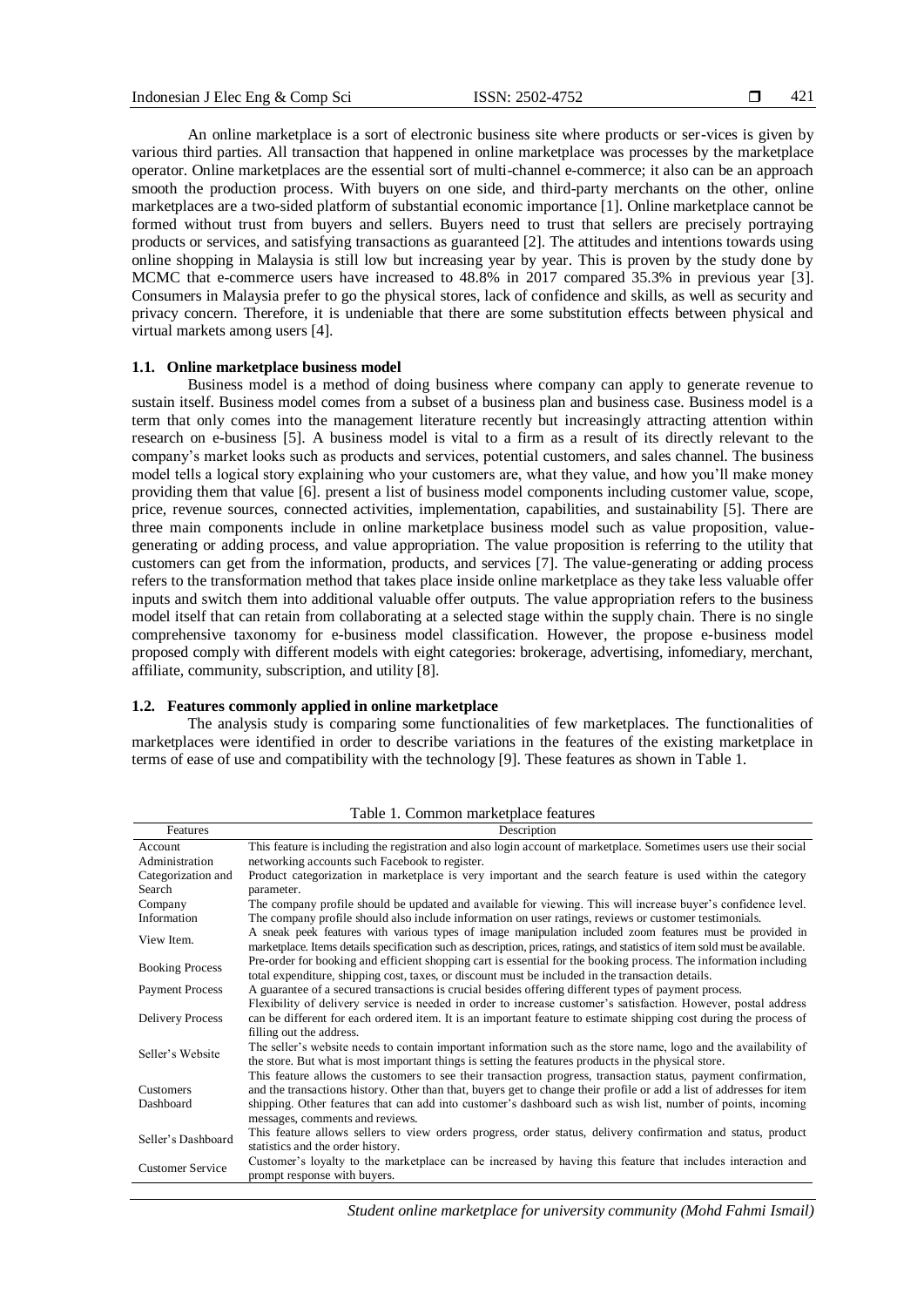| Features     | Description                                                                                                 |
|--------------|-------------------------------------------------------------------------------------------------------------|
| Social Media | The social media is important in order to maintain a communication with buyers as well as customer service, |
|              | and promoting stores, spreading promotion/news/advertisement or sharing shopping tips.                      |

#### **1.3. Popular marketplace**

The internet has changed the way business is running and offer an opportunities and standards to buyers and sellers. The result form the survey to UiTM students shows that, most students are doing their business using popular online marketplace available such as Mudah.my and on UiTM marketplace called the Virtual Mall (UiTMVmall) [10]. This section compares some of the existing online marketplaces used by the students to sell their products.

Figure 1 shows that Lazada is the most famous online marketplace among students with 71%, and there a few online marketplaces that are not use by students to purchase at their such as 11street, Lelong.com, Instagram, One Mall, Facebook, and Zalora, each of them only 1.6%. One of the findings from this survey is, the main factor to choose a marketplace to do business is the ease of use. They all agreed that Lazada, Mudah.my, and Shopee have the best features which is less hassle in registration process, easy to understand and use. Besides that, Lazada always provide vouchers and promotions that attract the students to always visit it.



Figure 1. Popular online marketplace among UiTM students doing business

#### **1.4. lazada**

Lazada is a one of the most popular online marketplaces where people can buy and sell a wide variety of goods, products, and services based on different categories such as real estate, automotive, careers, business products and services, and many more [11]. The service allows anyone either individuals or business groups to buy and sell in their region conveniently, without the need for a physical shop or a registered company. Lazada is famous due to its reputation and trust in people. It attracts high traffic of new customers due to its popularity. However, one of the main concerns when setting up a shop on Lazada is in the form of marketplace commission fee. Since the students do not have much capital, this is the main drawbacks of using Lazada.

#### **1.5. UiTM virtual mall (UiTMVmall)**

UiTMVmall is a marketplace model that allowed third-party retailers which is UiTM students to sell their products through this site. Buyers can search an item by categories that provided in this marketplace and add to cart if they interest to buy that items. The transactions that occur in this marketplace is an online backing account and FPX payment method also was accepted. However, this marketplace is lack of maintenance and it is not so popular among UiTM community. It is very important to create awareness of the importance of accessibility and usability criteria focusing on how user interacts with a website [12-16].

Both of these marketplaces offer a lot of business opportunities for the students. However, there are some problems that are unavoidable. Some of the student's problem is unable to find an online platform that suits existing student's business. It is also difficult for sellers and buyers to exchange product or service in a secured and safe environment. Even though, there are already e-marketplace that was created for UiTM students which is UiTM Virtual Mall (V-Mall), it was not exclusive for UiTM community. There are also other big businesses and vendors that sells at the V-Mall. This makes the V-Mall very competitive and it is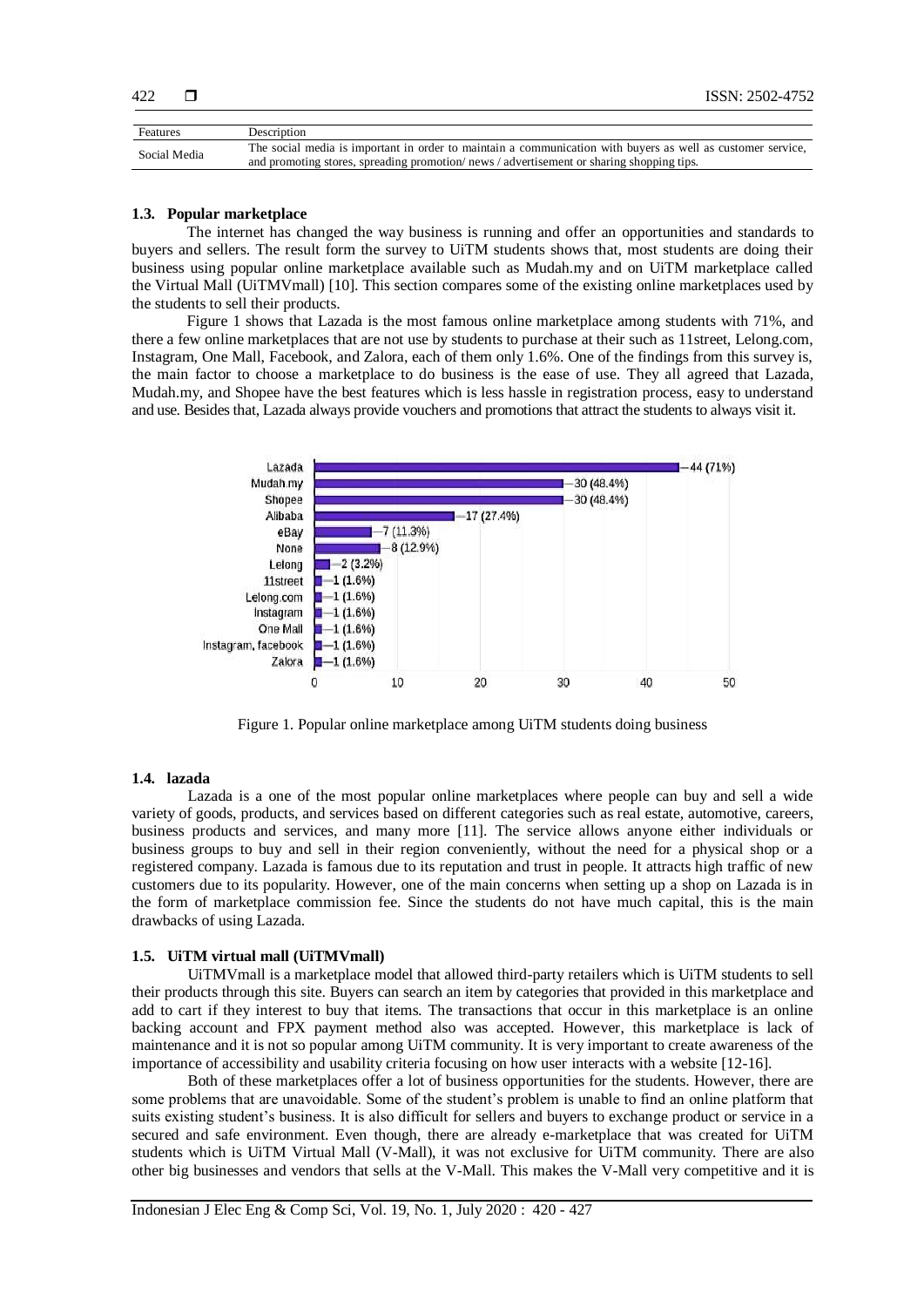not suitable for students who are just starting their business and services. This situation is also applied to other marketplaces such as Mudah.my, Shopee.com and Lazada.com. Besides that, there are fees to pay in some of the marketplaces.

Based on the interviews to the students who owns a business, there are few problems identified. One of the of problems is they are unable to collaborate with each other (student-to -student). Students always have a communication problem with their customers. There are also students that have a problem with the customers that does not pay on time or does not pay at all. Therefore, is a need for a e-marketplace for a customized UiTM community that will focus on entrepreneurship level among university students [17-18]. This will help students to commercialize their business and generate side income in a safe and secured manner.

## **2. RESEARCH AND FINDINGS**

Questionnaire and interview were used for the data collection for this project. Questionnaire was distributed among UiTM students to understand about the sce-nario of UiTM students running the business as well as to identify the problems that faced by them. A set of questionnaires was distributed among UiTM students in 23 September 2018 by using Google Form. There are about 62 respondents participated. The respond to the survey was very positive d because all respondents gives a good cooperation and give a quality answer that help the author to gain an idea to improve the current implementation. Next, the interview session was conducted between two types of stakeholders; the staffs and students. The purpose to do the interview was to understand how they run a business and identify the problems they faced by them during the business.

Based on the result shown in Figure 2, there are about 73.5% of students were interested to start their own business. Even though they have no business idea, but they are very keen about it. The 26.5% students are not interested in doing business. Based on the result, we also found out that among the main reasons students are not interested to do business are time constraint and lack of business knowledge.



Figure 2. Students who interest to start a business

Figure 3 shows that 69.2% of the students do not start a business due to lack of time. Other major reasons are lack of knowledge or skills, inadequate capital, and information overloaded. We can conclude that mostly students are unable to start their own business due to poor planning and lack of knowledge. They are also in-competent to balance their time between managing a business and study. In order to rectify these issues, UiTM have set up several initiatives to help students. Malaysian Academy of SME & Entrepreneurship Development (MASMED) in UiTM is ressponsible to encourage and nurture the students to be entrepreneurs. MASMED collaborate with Small and Medium Enterprise (SME), Malaysia Digital Economy Corporation (MDEC), Malaysian Technology Development Corporation (MTDC), TERAJU, Majlis Amanah Rakyat (MARA) and government agencies. Among the programs offered to the students are Graduate Accelerator Entrepreneurship (Grace Lab), MASMED Young Entrepreneur (MyENT), MASMED-UiTM Social Entrepre-neurship Challenge, Online Business Springboard and others. These programs and certification courses are catered for students who are serious in starting their busi-ness and in a way to boost the graduate employability rate.

Based on the questionnaire result Figure 4, among the popular business among students are food and beverages with 61.1%, fashion with 38.9%, electronic accesso-ries with 30.6% and beauty products with 27.8%. Meanwhile, the most popular ser-vices offered by students is computer repair, mobile reload, hair and make-up and printing services. There is a much higher demand for food business. However, some students find it very difficult to do this business because they do not have the proper equipment and material for food handling.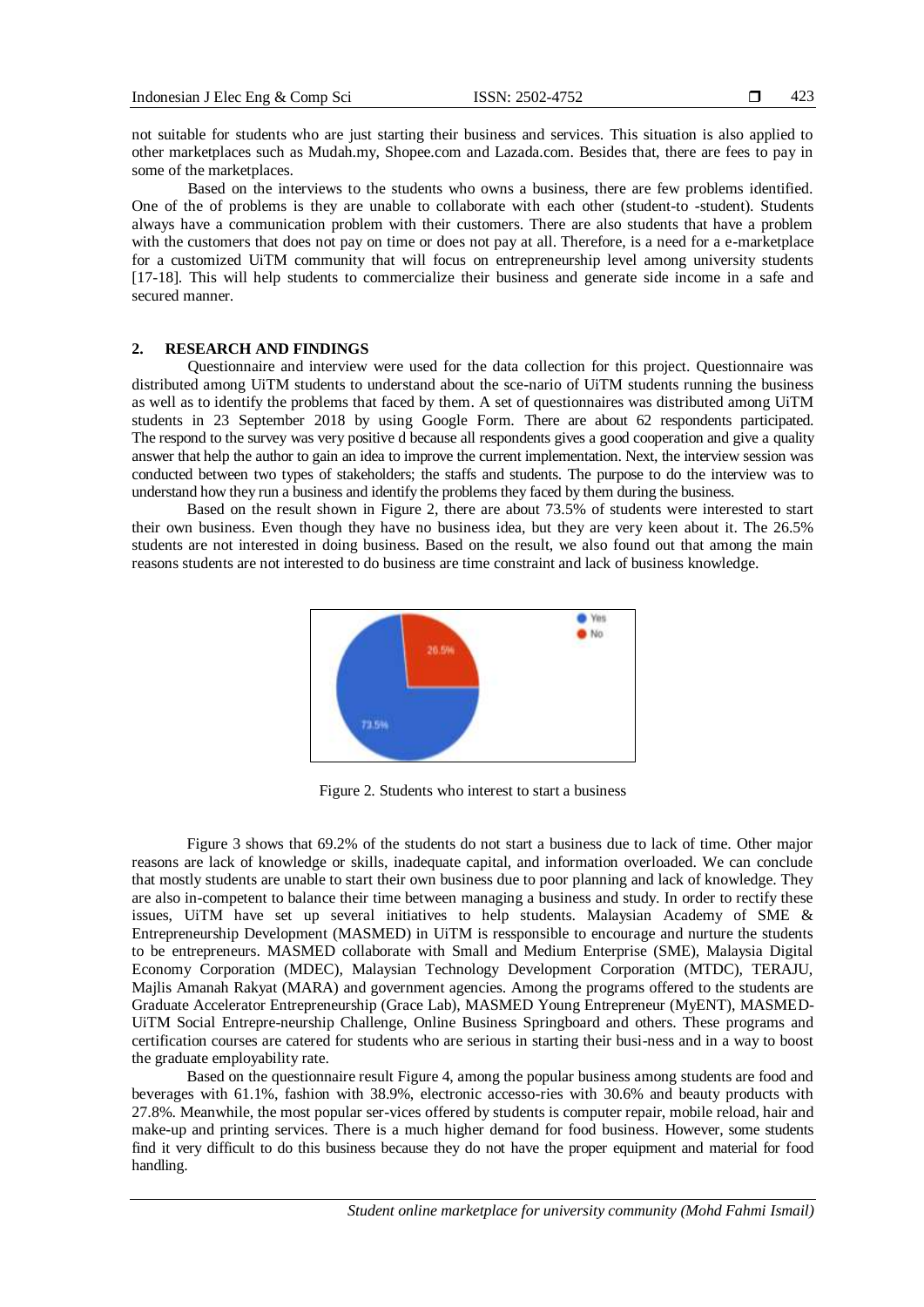

Figure 3. Barriers to start a business



Figure 4. Type of business

Another survey was done to 60 students who have already established their own business Figure 5. These students are not just from business studies, most of them are from diverse background studies such as Computer Science, Architectural, Engineering and Law. Some students have started in their early stage of their undergraduate and some students are continuing the family business. Among the types of business, they are running are depicted in the pie chart below. Based on the findings, the food and beverages business are still in the lead. Among the types of food they sell are chips, chocolate snacks, cookies and cakes. The other popular business is clothing with majority of them selling hijab, scarf and specifically "Muslimah" fashion. Besides that, there are also some students who own service business such as car rental and online wedding invitation system.

As part of the initiatives to encourage UiTM students to venture into entrepreneurship, a student marketplace was developed to support the UiTM community specifically to do business. It helps to promote the product and services [19-21]. Based on the survey, students are very interested with the online marketplace that are designed specifically for them. This will help them to make sale and purchase between them without worrying that they may be cheated. This marketplace offers a platform for new start-ups business to do their business without any hassle or charges. This marketplace was designed based on the research done on different types existing marketplaces [22-23].

Figure 6 below is the use case diagram for the Student Online Marketplace. There are 9 main functions. There are also 3 actors involved. A student needs to register and log in before using the system. The system will automatically identify the student based on the student Id. Only existing student in the UiTM community is al-lowed to use this system. Any transactions in the system will be monitored by some admin personnel. Any misconduct will be reported and the admin has the rights to block any user. As mentioned before, this marketplace is still at the prototype stage. There are some features and functions that need to be added and refined. The feed-back from the stakeholders will be taken into consideration for improvements.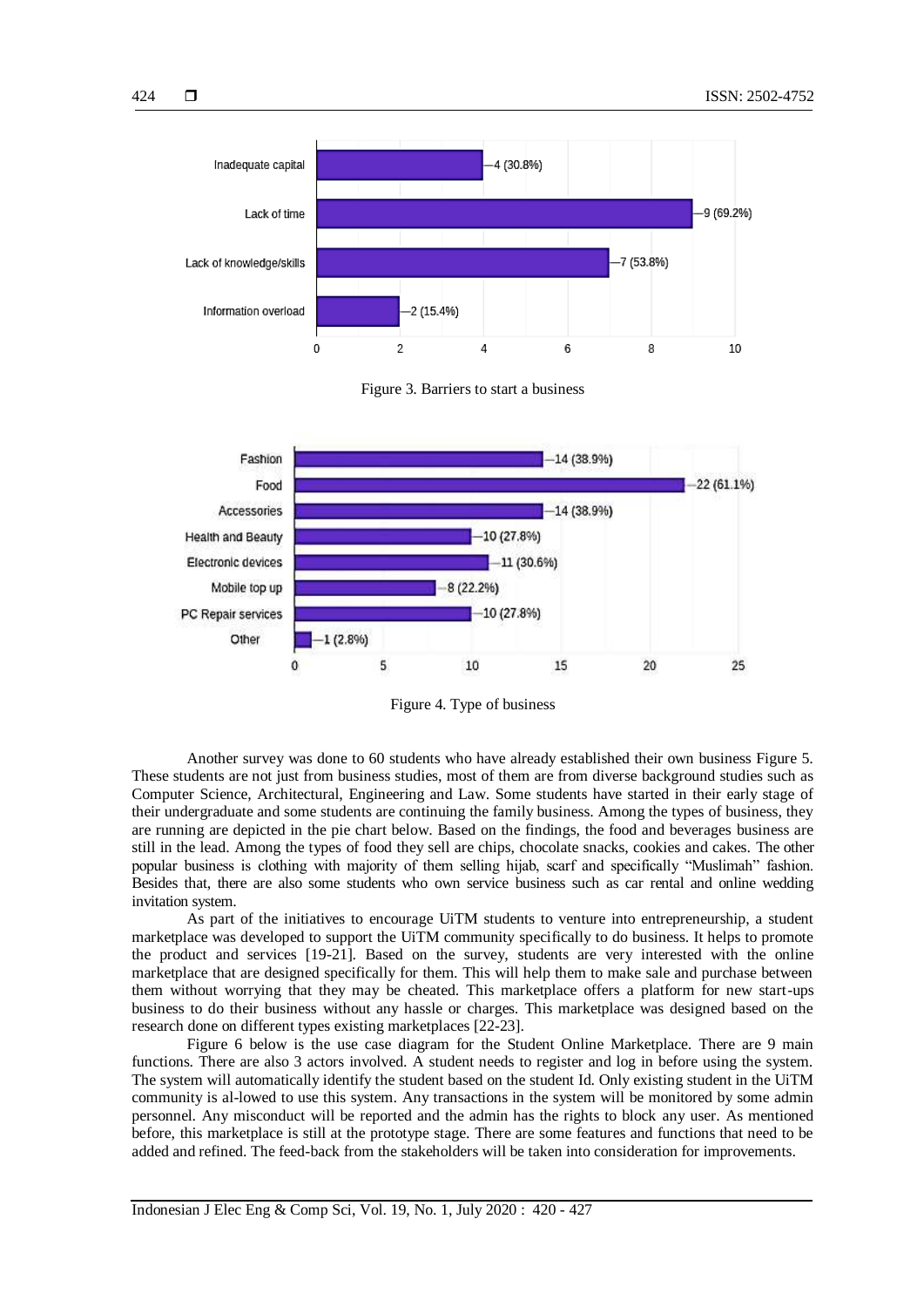From the use case diagram, the prototype Students Online Marketplace is de-signed and developed. The author used the Laravel framework. Laravel framework is chosen due to its environment for web site developments, security, and maintenance [24-25]. Also, the ability to reuse the system component from the prototype into the development of system. The system has complete features and functions based on the requirement that get from the stakeholders. The system is developed by using Visual Studio Code as a software, and MySQL as a database for the system. After finished developing the prototype, the author conducts a meeting session with the stakeholders to validate the Students Online Marketplace. This method will be repeated until the stakeholders are satisfied with the prototype. The Students Online Marketplace not only helping students to run their business, creates new business and at the same time creates new jobs.



Figure 5. Types of business start-up





*Student online marketplace for university community (Mohd Fahmi Ismail)*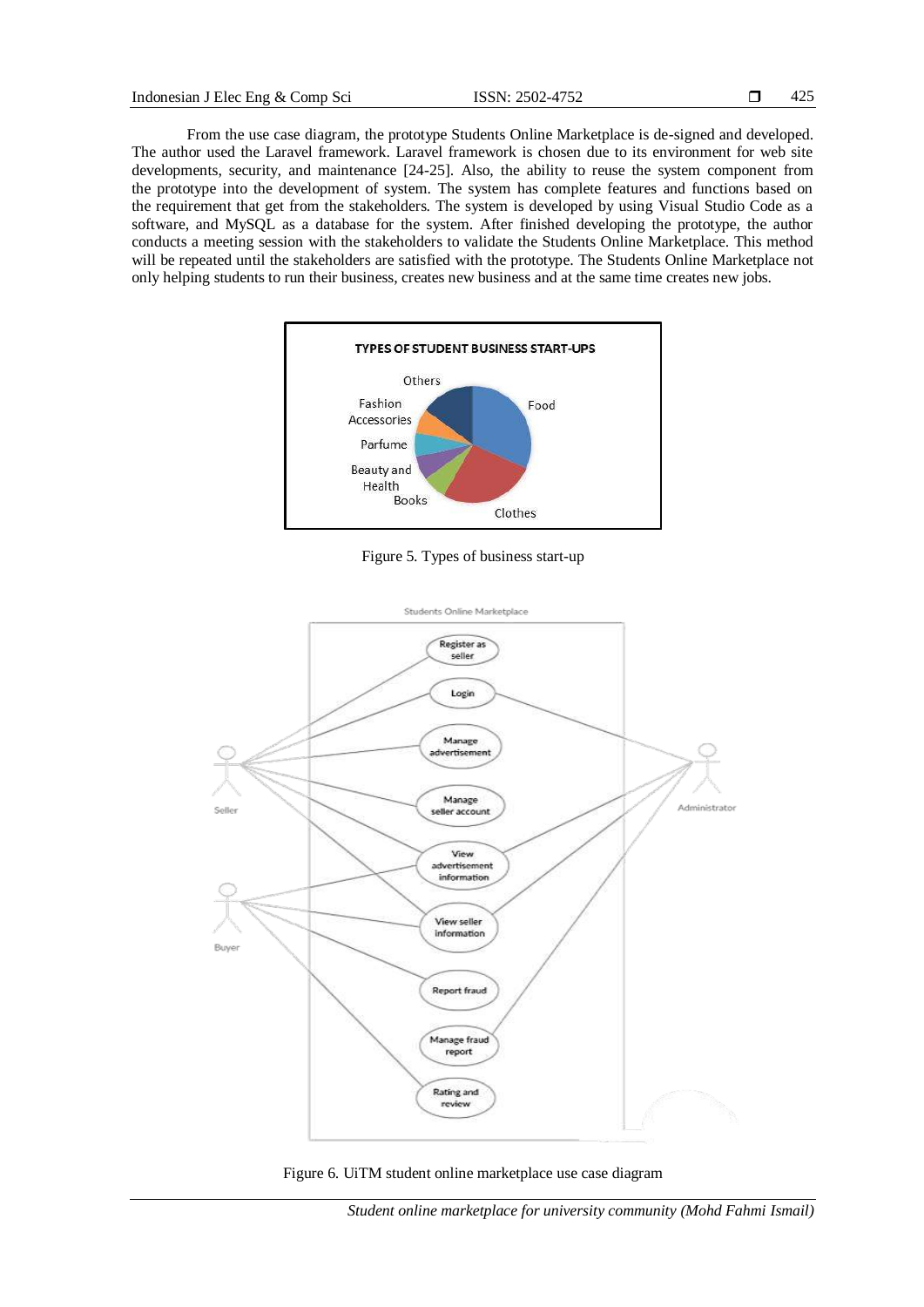### **3. CONCLUSION**

This paper presents the student online marketplace for university community. This online marketplace helps students to perform their business among the university community in a safe and trusted way. There are a number of students doing part time business. Most students sell their products using popular marketplaces such as Shopee. They use social media such as Instagram to promote their services. This has caused a lot of problems in terms of safety since there is no specific platform for it. The significance of this project is for UiTM students who already have business or new business start-ups to expand, promote, and commercialize their business. This student online marketplace will become the online platform that students can use and practice their entrepreneurial skills. This marketplace will centralize all the business activities among students together with the social networking to connect product/service and boost up their sales. In the future, this marketplace will available for all UiTM community by engaging more students from different campuses all over Malaysia. It will be a start-up point for students to start off their entrepreneurial journey.

## **ACKNOWLEDGEMENTS**

The authors gratefully acknowledge Faculty of Computer Science and Mathematics, Universiti Teknologi Mara (UiTM), Malaysia for all the supports for this research. Special thanks to Mr Nurul Hafez Abd Halil from Malaysian Academy of SME & Entrepreneurship Development (MASMED) of UiTM for all the cooperation in completing this project.

#### **REFERENCES**

- [1] J. -C. Rochet, and J. Tirole, "Platform competition in two-sided markets," *Journal of the european economic association,* vol. 1, no. 4, pp. 990-1029, 2003.
- [2] M. Luca, "Designing online marketplaces: Trust and reputation mechanisms," *Innovation Policy and the Economy,* vol. 17, no. 1. pp. 77-93, 2017.
- [3] K. W. Lee, M-T. Tsai, and M. C. L. Lanting, "From marketplace to marketspace: Investigating the consumer switch to online banking," *Electronic Commerce Research and Applications,* vol. 10, no. 1, pp. 115-125, 2011.
- [4] MMC Homepage, https://www.mcmc.gov.my/skmmgovmy/media/General/pdf/MCMC-Internet-Users-Survey-2017, pdf, last accessed 2019/3/3.
- [5] A. Afuah, and C. L. Tucci, "Internet business models and strategies: Text and cases," *McGraw-Hill, Inc.,* vol. 2. 2003.
- [6] M. Yunus, "Social business entrepreneurs are the solution," *The Future Makers. Routledge,* pp. 219-225, 2017.
- [7] M. W. Johnson, C. M. Christensen, and H. Kagermann, "Reinventing your business model," *Harvard business review,* vol. 86, no. 12 pp. 57-68, 2008.
- [8] N. Janom, and M. S. Zakaria, "B2B e-commerce: Frameworks for e-readiness assessment," *International Symposium on Information Technology,* vol. 1, pp. 1-8, 2008.
- [9] M. A. Rappa, "The utility business model and the future of computing services," *IBM systems journal,* vol. 43, no. 1, pp. 32-42, 2004.
- [10] VMall website https://www.uitmvmall.com. Accessed on 2 February 2018
- [11] Lazada Website https://www.lazada.com.my. Accessed on 2 February 2018
- [12] D. Sasongko, R. Ferdiana, and R. Hartanto, "The development of digital library user interface by using responsive web design and user experience," *Indonesian Journal of Electrical Engineering and Computer Science,* vol. 4, no. 1, pp. 195-202, 2016.
- [13] A. A. Syuhada, and W. Gambett, "Online marketplace for Indonesian micro small and medium enterprises based on social media," *Procedia Technology*, vol. 11, pp. 446-454, 2013.
- [14] M. A. Aziz, W. A. R. W. M. Isa, and N. Nordin, "Assessing the accessibility and usability of Malaysia Higher Education Website," *International Conference on User Science and Engineering,* pp. 203-208, 2010.
- [15] G. Saibaba, and S. P. Vaidya, "Developing an userfriendly online shopping web-Site," *Indonesian Journal of Electrical Engineering and Computer Science,* vol. 12, no. 3, pp. 1126-1131, 2018.
- [16] W. A. R. W. M. Isa, M. A. Aziz, and M. R. B. A. Razak, "Evaluating the accessibility of Small and Medium Enterprise (SME) websites in Malaysia," *International Conference on User Science and Engineering (i-USEr),* pp. 135- 140, 2011.
- [17] G. Hägg, and A. Kurczewska, "Who is the student entrepreneur? Understanding the emergent adult through the pedagogy and andragogy interplay," *Journal of Small Business Management,* vol. 57, pp. 130-147, 2019.
- [18] M. Wright, D. S. Siegel, and P. Mustar, "An emerging ecosystem for student start-ups," *The Journal of Technology Transfer,* vol. 42, no. 4, pp. 909-922, 2017.
- [19] W. A. R. W. M. Isa, N. L. Md Noor, and S. Mehad, "Culture design of information architecture for B2C ecommerce websites," *International Conference on Human Centered Design,* vol. 5619, pp. 805-814, 2009.
- [20] N. Janom, and M. S. Zakaria, "B2B e-commerce readiness assessment indicators based on the critical success factors, " *International Conference on Electrical Engineering and Informatics,* vol. 2, pp. 405-411, 2009.
- [21] H. L. Rahim, and R. Chik, "Graduate entrepreneurs creation: A case of Universiti Teknologi MARA, Malaysia," *Australian Journal of Basic and Applied Sciences,* vol. 8, no. 23, pp. 15-20, 2014.